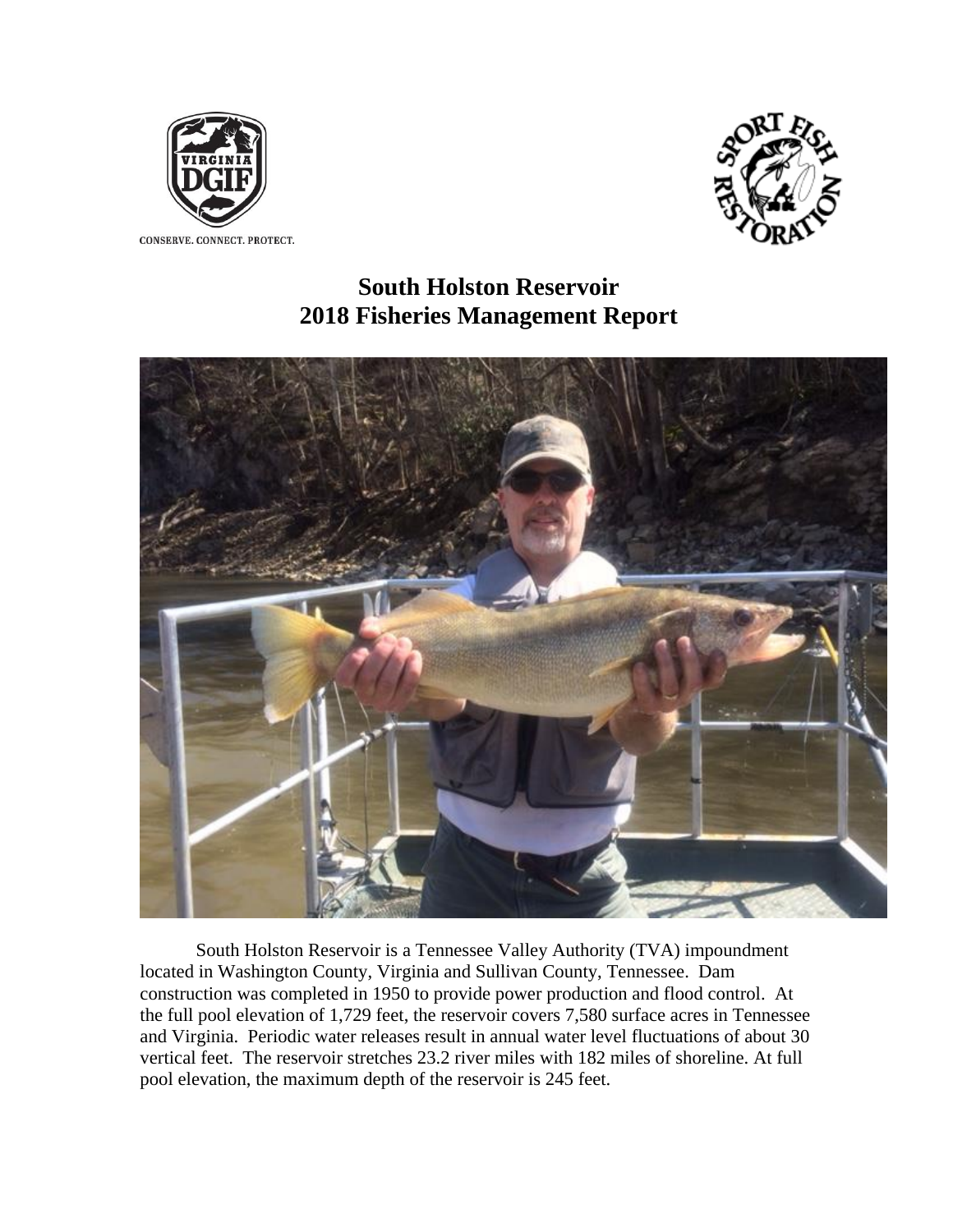Fisheries resources are managed cooperatively by the Virginia Department of Game and Inland Fisheries (VDGIF) and the Tennessee Wildlife Resources Agency (TWRA). A cooperative agreement was established between the two agencies in June 2010. A "South Holston Lake License" was also established that, when purchased by Virginia or Tennessee residents, will allow the angler to fish the entire reservoir. The agreement also specified some unique regulations, which are detailed in the 2018 Freshwater Fishing Regulation booklet. The reservoir supports a variety of sport fish and forage fish species. Historically, the most popular sport fishes have been smallmouth bass, largemouth bass, crappie, white bass, walleye, trout and various species of sunfish. Channel catfish, flathead catfish, common carp, muskellunge, quillbacks and redhorse suckers also provide angling opportunities. The primary forage fishes include gizzard shad, threadfin shad, and alewives. Most of these species have self-sustaining populations; however, annual stockings maintain walleye and trout populations. Under the terms of the cooperative agreement, walleyes are stocked by VDGIF and trout are stocked by both agencies. Virginia stocks brown trout and Tennessee stocks rainbow and lake trout. Both agencies monitor the status of fish populations by routine sampling, and enhance fish habitat by constructing fish attractors in the reservoir.

The overall management goal for South Holston Reservoir is to provide quality angling opportunities for a diversity of fish species. In order to provide quality fishing opportunities, fish populations need to offer both abundance and a desirable size structure. Fish abundance is measured in terms of how many fish are collected per hour of electrofishing or per net night of sampling. Size structure is measured by looking at the proportion of adult fish in the sample that are larger than a given size. For example, we consider the proportion of adult largemouth bass larger than 15 inches, or the proportion of adult black crappie that are over 10 inches. Catch rates and size structure data provide a standardized means of comparing this year's fish sample to previous years' catch, as well as to the samples collected at other lakes. Catch rates do not represent the number of fish you might catch while fishing, because you may be more or less effective than the sampling gear. Size structure measures give information about the sizes of fish available in the population. Again, this may not match what you see while fishing, since you might be using gear or techniques that target a particular size range, while sampling gear tends to collect small and average-sized fish. It is likely that you will catch fish larger than those collected by sampling. The data we collect are best used to track overall trends in fish populations through time.

## **Bass**

Bass populations in South Holston Reservoir offer decent numbers of good-sized fish. Relative abundance, the number of fish collected per hour of sampling, varies from year to year (Figure 1). The 2017 catch rates were 15 largemouth bass and 8 smallmouth bass per hour of sampling. Catch rates for largemouth bass and smallmouth bass were well below average due to extreme high water that had overfilled the lake and created water clarity problems due to suspended solids. Water temperature, lake level, recent weather fronts and water clarity can affect sample catch rates and that is what happened in 2017. Biologists strive to be consistent with sample dates and sampling effort in order to minimize these confounding effects and obtain data that accurately represent the true abundance of fish in the population each year.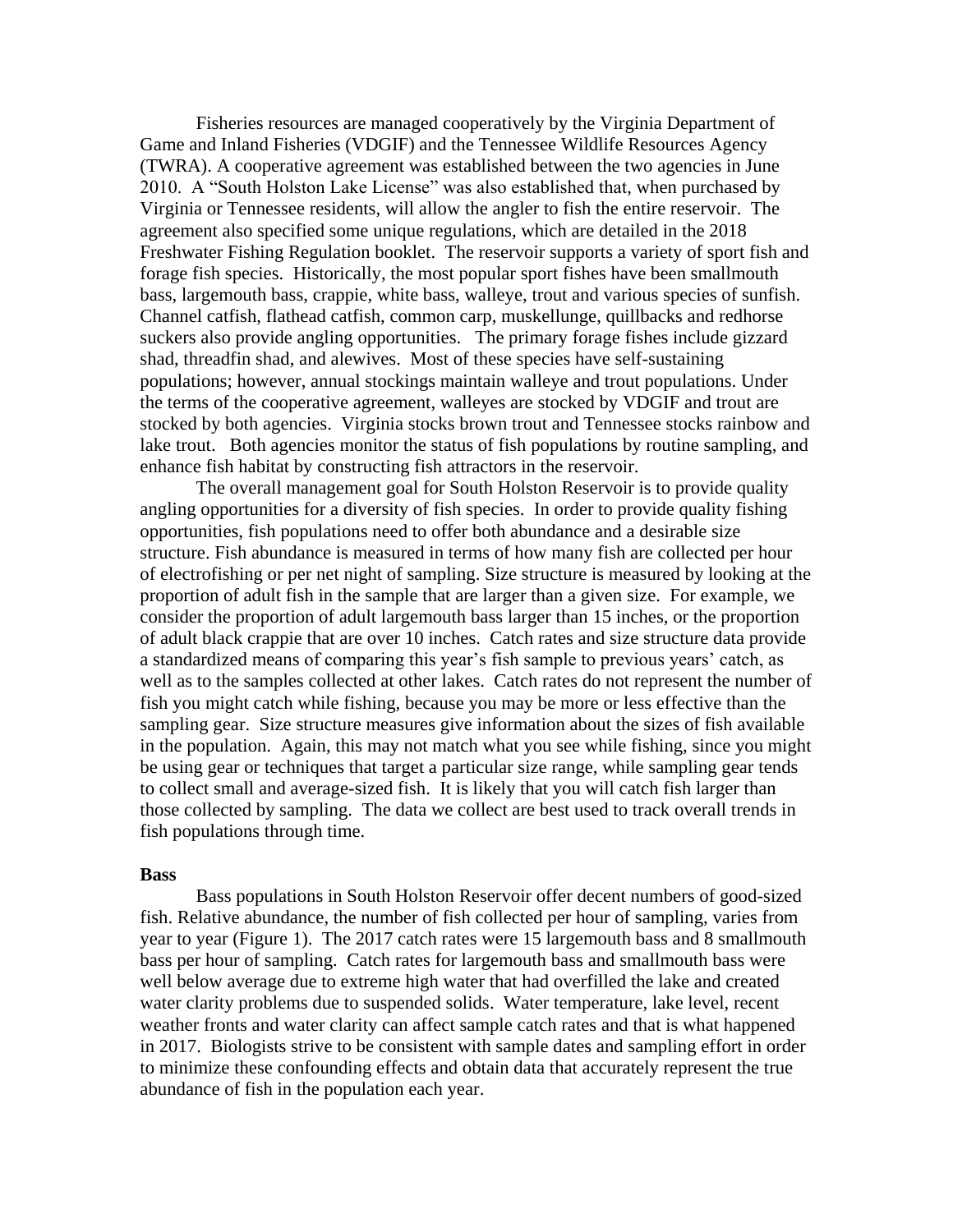

**Figure 1**. Electrofishing catch rates, fish per hour, for largemouth bass (green columns) and smallmouth bass (orange columns) in South Holston Reservoir 1999-2017.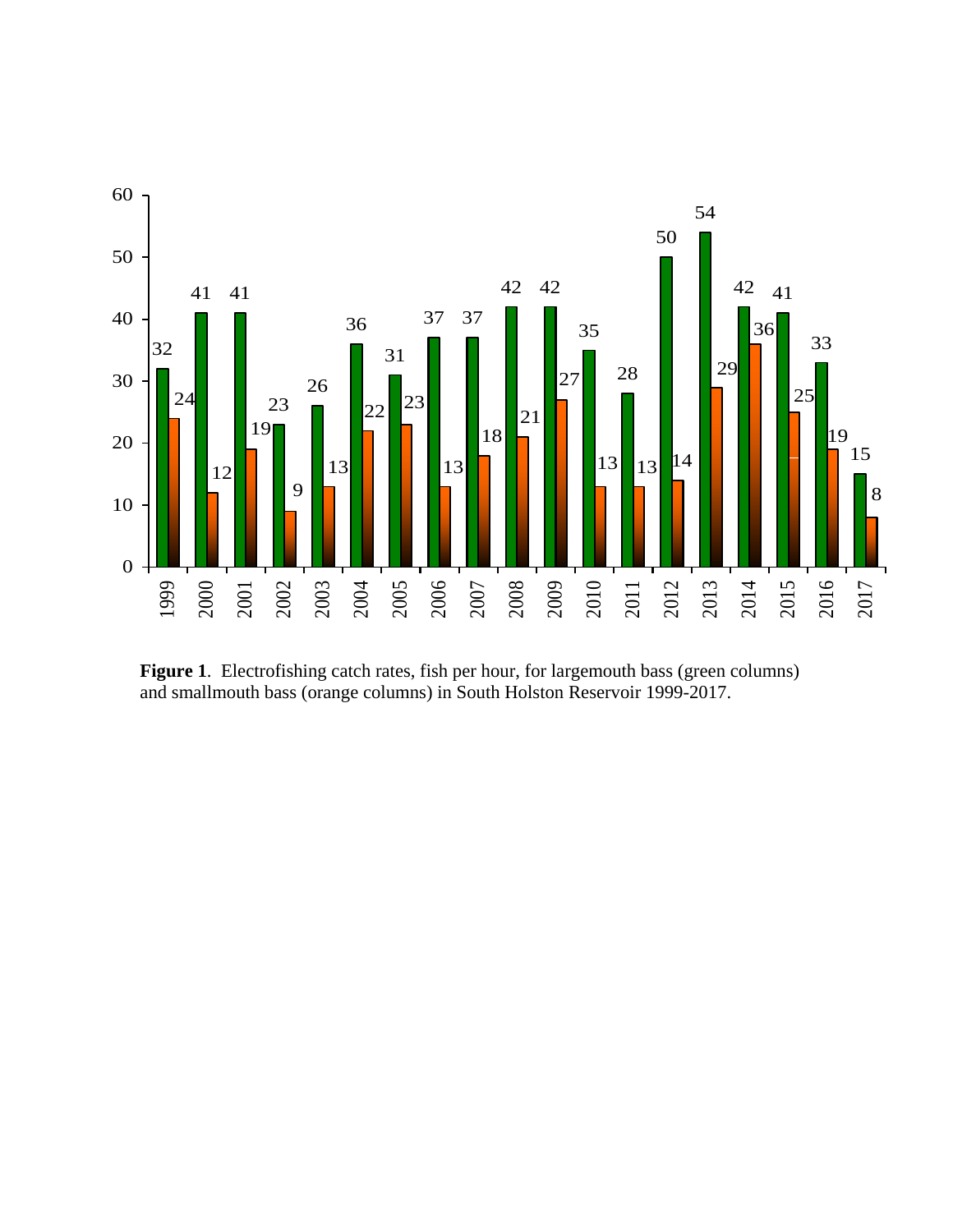

**Figure 2**. Number of preferred size largemouth bass (green columns) and smallmouth bass (orange columns) collected per hour of electrofishing at South Holston Reservoir 1999-2017. Preferred size is 15 inches for largemouth bass and 14 inches for smallmouth bass.

The size structure of the bass populations in South Holston Reservoir is excellent. The 2017 catch rate for preferred-size largemouth bass (15 inches or greater) was fifty percent lower than what has been documented over the last few years (Figure 2). Sixty percent of the largemouth bass collected were 15 inches or longer. The number of preferred-size smallmouth bass collected per hour of sampling in 2017 decreased to 4 per hour. About 52 percent of the smallmouth bass collected in the 2017 sample were longer than 14 inches.

## **Crappie**

The black crappie electrofishing catch rate in 2017 was about average (Figure 3). Crappie population abundance fluctuates over time, and the highs and lows in abundance are usually the result of spawning success. This cycle of highs and lows is evident in the electrofishing catch rate data presented in Figure 3. Strong year classes from good spawns rapidly increase the population and create excellent fishing opportunities. Missing year classes have the opposite effect.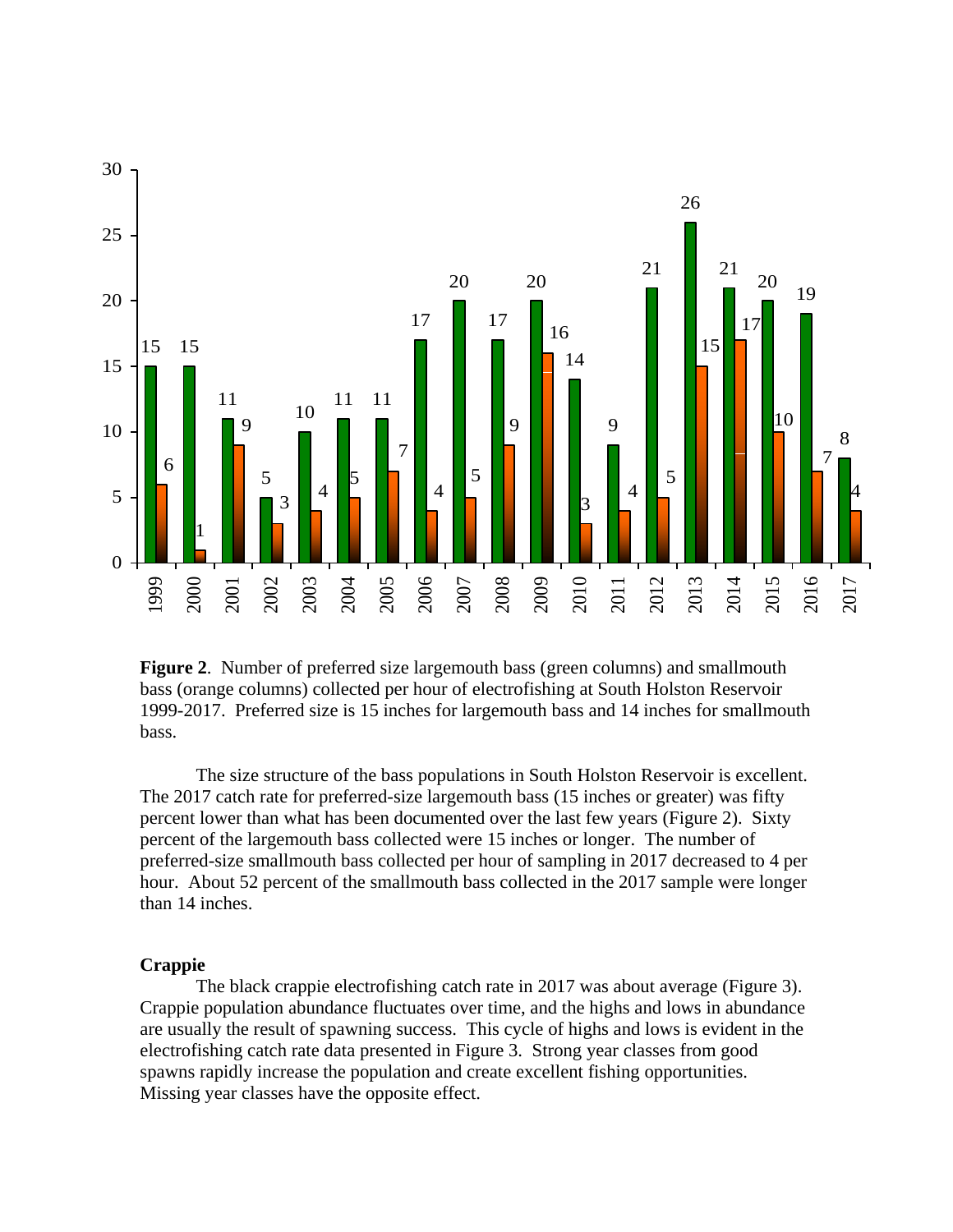

**Figure 3**. Number of black crappie collected per hour of electrofishing at South Holston Reservoir 1999-2017.

Data collected from 2007 to 2011 indicate a sharp decline in the crappie population abundance at South Holston. The 2012-2014 data shows an increase from strong year classes that have started the rebuilding process and TWRA began a stocking program introducing black-nose black crappie in the lake. The 10-inch minimum size limit should help keep spawning adults in the population and minimize the effects of recruitment failure

The size structure of the crappie population was excellent in the 2017 sample. The number of preferred size crappie (10 inches or greater) increased dramatically during and 2008, but declined sharply in 2009 (Figure 4). The population has been rebuilding since 2012 and is at desirable levels. Ninety-five percent of black crappie collected in 2017 measured 10 inches in length or larger. These fish should provide good fishing for years to come, and hopefully with suitable spawning conditions and recruitment will continue to be good.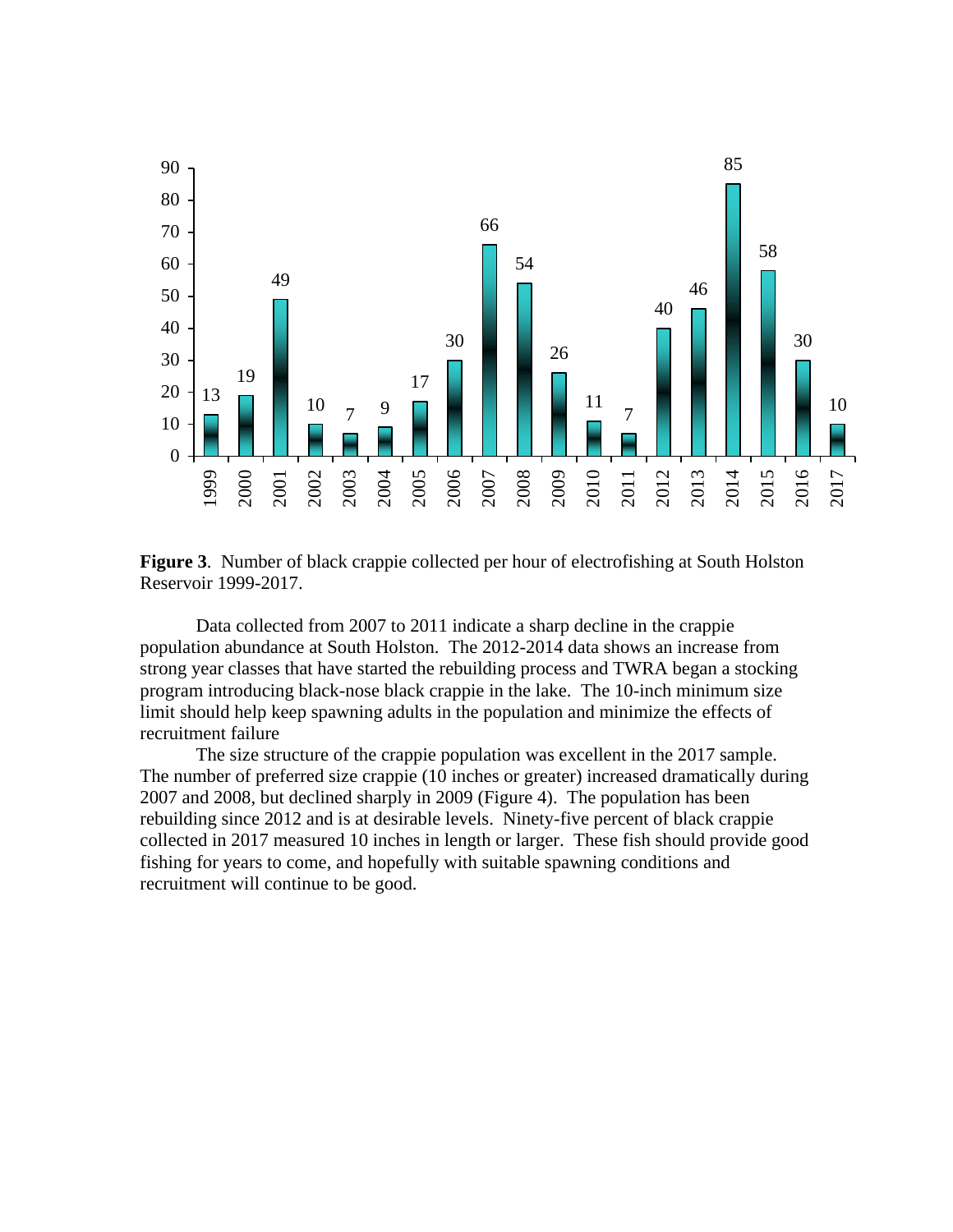

**Figure 4.** Number of preferred and memorable size black crappie collected per hour of electrofishing in South Holston Reservoir 1999-2017. Preferred size (blue columns) is 10 inches for black crappie. Memorable size (gold columns) is 12 inches for black crappie.

Age and growth data depicts a population that is highly exploited, with the population dominated by individuals less than 5 years of age (Figure 5). South Holston Lake is very productive with abundant forage, which allows for fast growth rates where the majority of the fish reach the legal size of 10 inches (254 mm) by age 3. Angler exploitation is high and fish quickly disappear from the fishery once they reach legal size (Figure 5).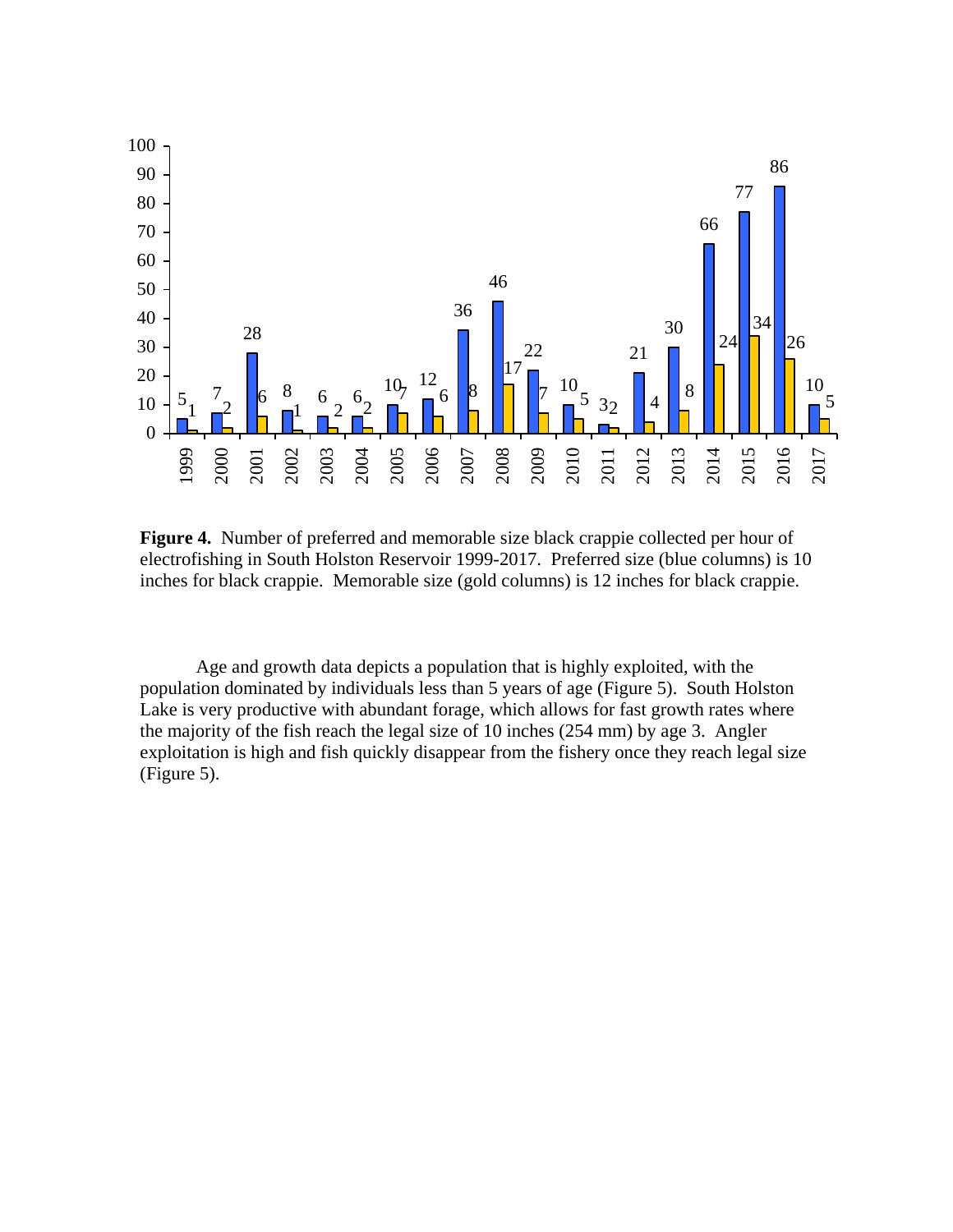

**Figure 5.** Length at age data for black crappie collected from South Holston Reservoir during fall gill net sampling in 2017.

## **Walleye**

Walleye population abundance in South Holston is measured in two ways. Walleyes are collected during the spring electrofishing sample and with gillnets during the fall. The reason for two sampling methods is that when compared to bass, walleyes are less likely to be associated with shoreline habitat during early April. Because these daytime electrofishing catch rates may not always accurately represent the walleye population, gillnets are also used to collect walleyes. Electrofishing catch rates vary considerably from year to year (Figure 6). Electrofishing catch rates for the spring sample were below average  $(7/hr)$  at  $<1$  fish per hour in 2017. The 2017 gillnet catch rate of 19 fish per net was almost double the average (12/net night).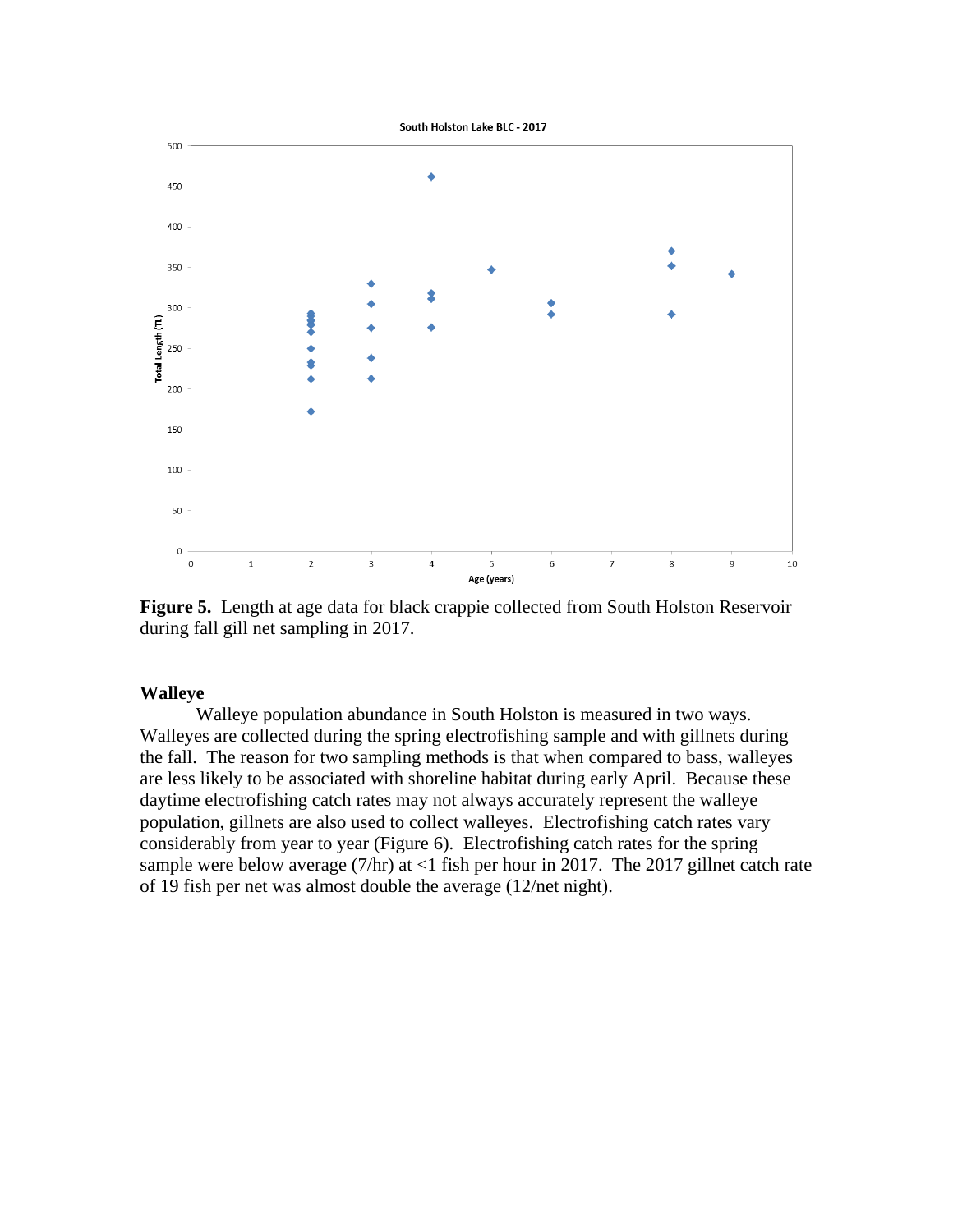

**Figure 6**. Sampling catch rates for walleye in South Holston Reservoir 1999-2017. Blue columns represent spring electrofishing catch rates (fish per hour) and yellow columns represent fall gillnet catch rates (fish per net).

The size structure of the walleye population is very good and there are plenty of walleyes longer than the 18-inch minimum length limit. Most of the adult walleyes collected in fall gillnets were 18 inches or longer.

Growth of stocked walleyes is excellent in South Holston. Most walleyes exceed 10 inches in their first year, measure 15 to 18 inches in their second year, and reach 20 inches by their third year. Walleye growth rates really slow down after age four or five. Male walleyes grow slower than females, and seldom exceed 24 or 25 inches in length. Female walleyes grow faster and may reach lengths of 30 inches or more in South Holston.

Length-at-age data from the fall 2016 gillnet sample shows the range of lengths from ages 1 through 9 (Figure 7). Some of the differences in length at a particular age can be explained by the fact that male walleyes grow slower and have a smaller maximum total length. The differences in growth rates between males and females are most apparent for walleyes over five years old. Female walleyes are four to five inches longer than males of the same age.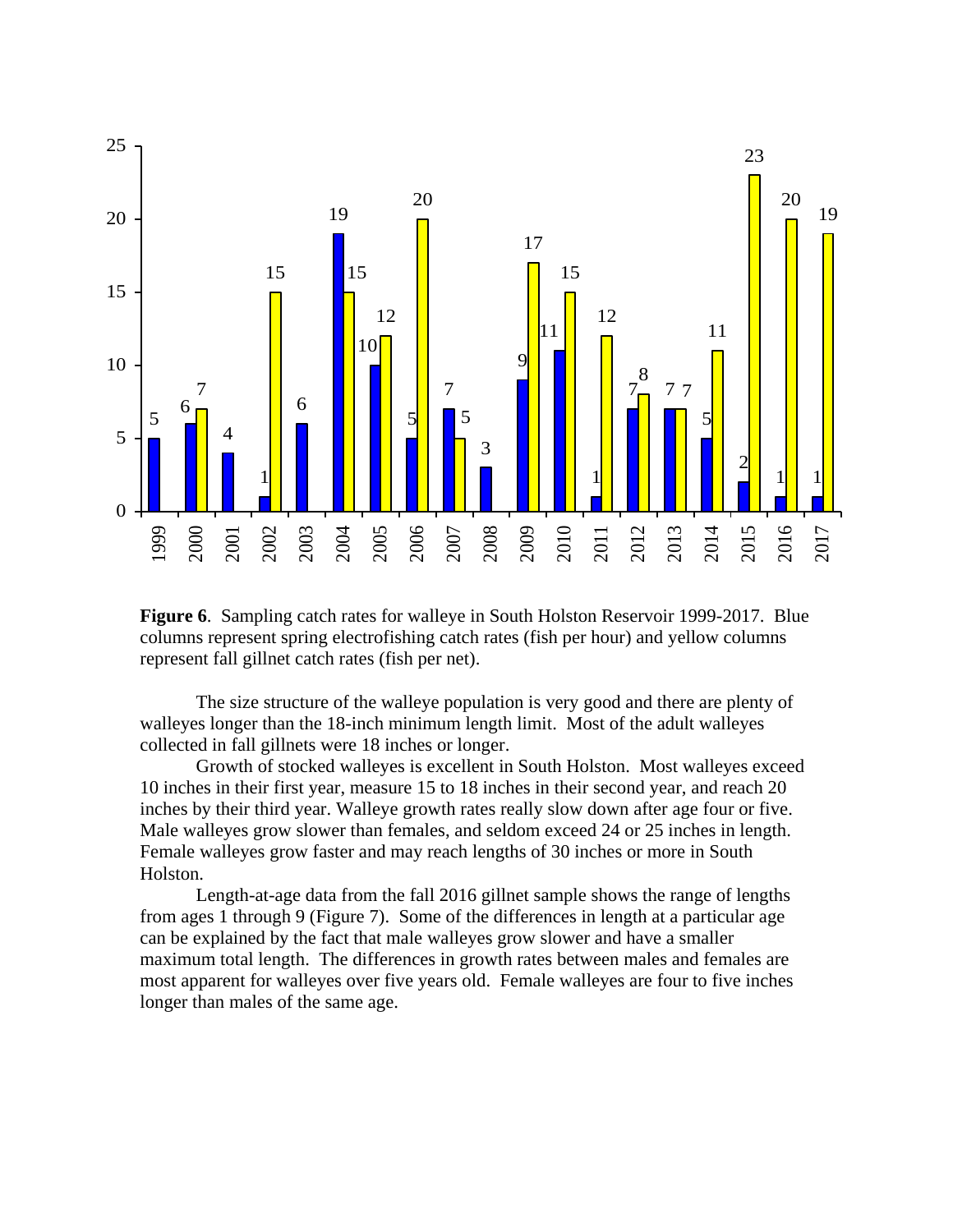

**Figure 7.** A summary of length at age data for walleyes in South Holston Reservoir, based on fall gillnet data from 2017. Each diamond represents an individual walleye. For example, at age 2 some walleyes are only 17 inches long and others are more than 21 inches long. Walleye are legally harvestable at 457mm (18 inches).

The walleye population is maintained by annual stocking of fingerlings that are about one inch length at the time of stocking. Walleyes have been actively stocked into South Holston Reservoir since 1986, but stocking rates and frequency greatly increased in 2000 (Table 1) which created an exceptional fishery. Age and growth data (Figure 7) clearly shows the high angler exploitation that exists at South Holston Lake. This popular fishery is high harvest, with most legal-sized fish getting creeled when caught by anglers. As a result, in this fast growing fishery very few fish live beyond age-4.

**Table 1**. Walleye stocking history for South Holston Reservoir 1986-2017. Walleye fingerlings are stocked by the Virginia Department of Game and Inland Fisheries (VDGIF) and the Tennessee Wildlife Resources Agency (TWRA).

| Year | <b>Number Stocked</b> | <b>Stocked by:</b> |
|------|-----------------------|--------------------|
| 1986 | 35,000                | VDGIF              |
| 1987 | 25,457                | VDGIF              |
| 1988 | 52,752                | VDGIF              |
| 1989 | 28,930                | VDGIF              |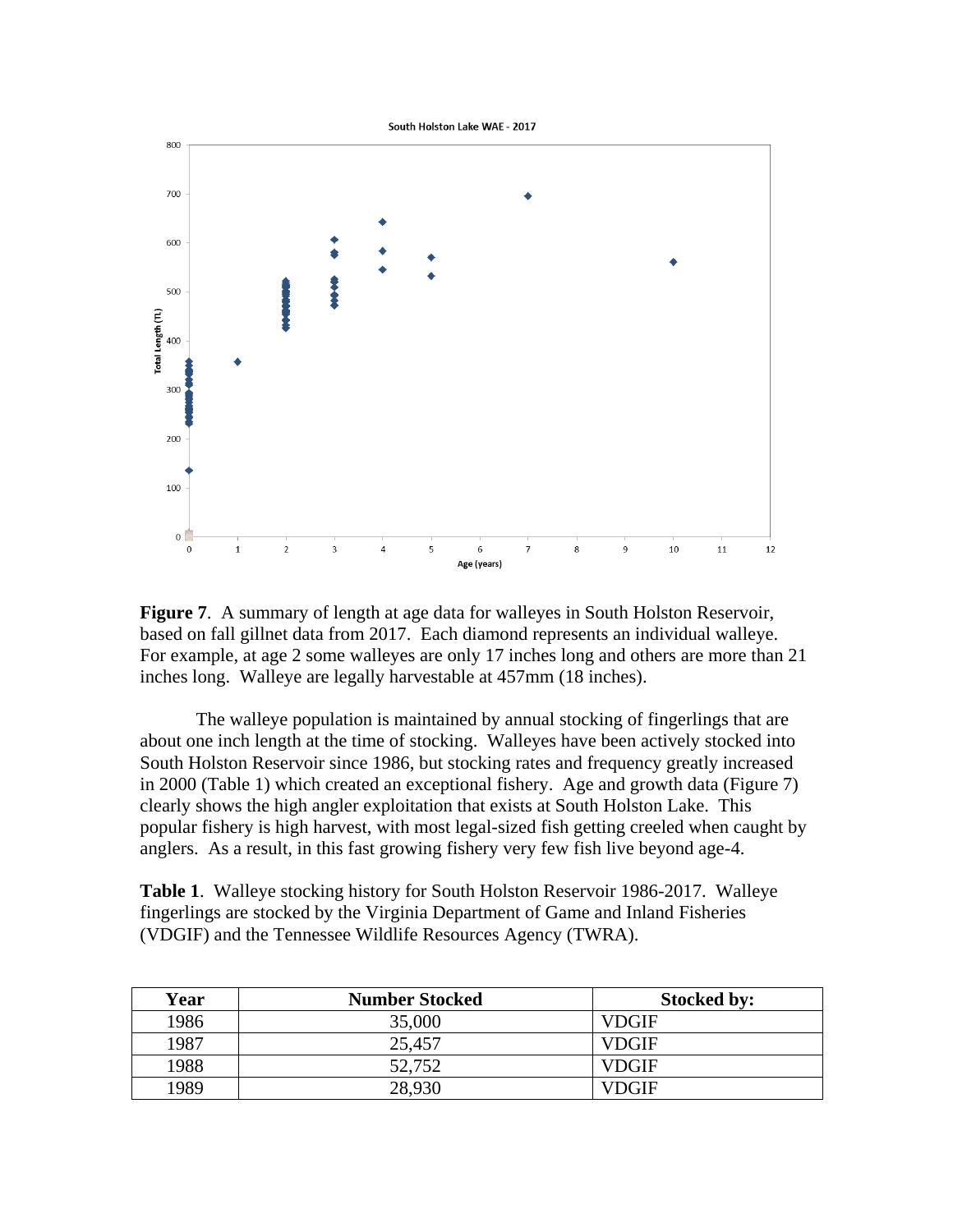| 1990 | 29,656  | <b>VDGIF</b> |
|------|---------|--------------|
| 1991 | 27,300  | <b>VDGIF</b> |
| 1993 | 30,000  | <b>VDGIF</b> |
| 1995 | 31,900  | <b>VDGIF</b> |
| 1997 | 40,400  | <b>VDGIF</b> |
|      | 37,900  | <b>TWRA</b>  |
| 1998 | 39,250  | <b>VDGIF</b> |
| 1999 | 39,508  | <b>TWRA</b>  |
| 2000 | 146,000 | <b>VDGIF</b> |
| 2001 | 149,700 | <b>VDGIF</b> |
| 2002 | 47,533  | <b>VDGIF</b> |
|      | 51,411  | <b>TWRA</b>  |
| 2003 | 179,033 | <b>VDGIF</b> |
|      | 17,047  | <b>TWRA</b>  |
| 2004 | 7,000   | <b>VDGIF</b> |
|      | 46,725  | <b>TWRA</b>  |
| 2005 | 150,000 | <b>VDGIF</b> |
|      | 41,199  | <b>TWRA</b>  |
| 2006 | 180,200 | <b>VDGIF</b> |
|      | 26,640  | <b>TWRA</b>  |
| 2007 | 171,239 | <b>VDGIF</b> |
|      | 38,623  | <b>TWRA</b>  |
| 2008 | 188,514 | <b>VDGIF</b> |
|      | 40,921  | <b>TWRA</b>  |
| 2009 | 190,112 | <b>VDGIF</b> |
|      | 24,920  | <b>TWRA</b>  |
| 2010 | 183,429 | <b>VDGIF</b> |
| 2011 | 192,842 | <b>VDGIF</b> |
| 2012 | 142,688 | <b>VDGIF</b> |
| 2013 | 375,221 | <b>VDGIF</b> |
| 2014 | 183,953 | <b>VDGIF</b> |
| 2015 | 199,134 | <b>VDGIF</b> |
| 2016 | 42,640  | <b>VDGIF</b> |
| 2017 | 189,080 | <b>VDGIF</b> |

## **White bass**

The white bass population has virtually disappeared in recent years. The last good spring run into the headwaters was in 1998. We had not collected a single white bass in population monitoring since 2001 until 2012 when we collected two. Most of the white bass caught by anglers in recent years were very large adults. There are many theories as to why the white bass are gone. Low spring flows and low lake levels during drought years may have affected the reproductive success of the white bass during the 1990's and early 2000's. Since that time, favorable spawning conditions have existed, but it is possible that the adult population was already reduced to the point that a